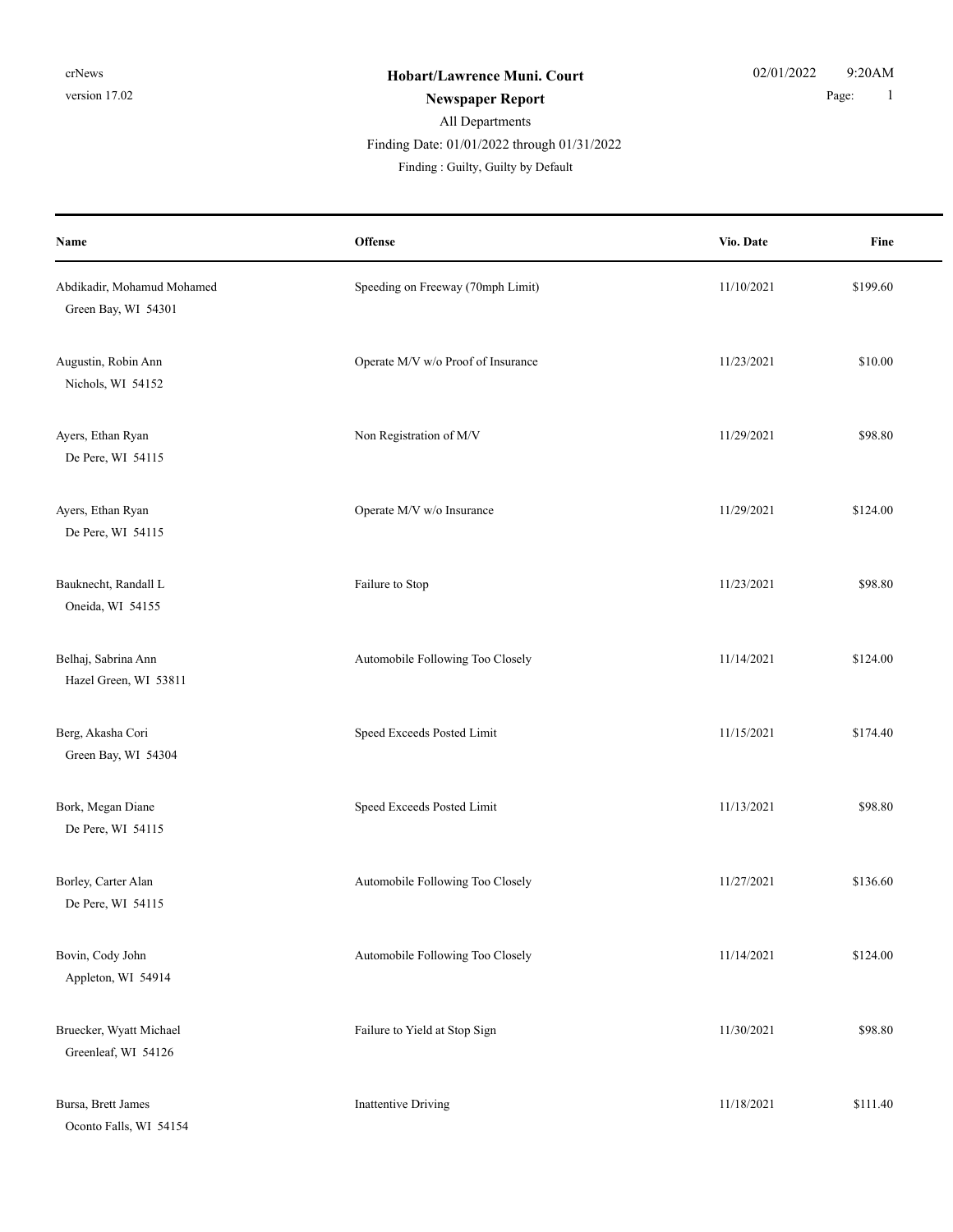### All Departments **Newspaper Report** 2 Finding : Guilty, Guilty by Default Finding Date: 01/01/2022 through 01/31/2022

| Name                                              | <b>Offense</b>                     | Vio. Date  | Fine     |
|---------------------------------------------------|------------------------------------|------------|----------|
| Bushman, Trent James<br>Freedom, WI 54130         | Speed Exceeds Posted Limit         | 11/11/2021 | \$98.80  |
| Carroll, Richard William<br>Wrightstown, WI 54180 | Failure to Yield at Stop Sign      | 11/24/2021 | \$313.00 |
| Christjohn, Fox Paul<br>Oneida, WI 54155          | Speed Exceeds Posted Limit         | 11/09/2021 | \$98.80  |
| Collins, Alyse Rae<br>Green Bay, WI 54303         | Operate M/V w/o Proof of Insurance | 11/12/2021 | \$10.00  |
| Decora, Alexander Jacob<br>Neenah, WI 54956       | Speed Exceeds Posted Limit         | 11/12/2021 | \$268.50 |
| Diehl, Christopher Joseph<br>Green Bay, WI 54303  | Non Registration of M/V            | 11/12/2021 | \$98.80  |
| Doherty, Alexander Donald<br>Hobart, WI 54155     | Speed Exceeds Posted Limit         | 11/12/2021 | \$98.80  |
| Douglas, Tanner Joshua<br>Seymour, WI 54165       | Operate M/V w/o Proof of Insurance | 11/15/2021 | \$10.00  |
| Doxtator, Deangelo Lamar<br>Green Bay, WI 54304   | Non Registration of M/V            | 11/11/2021 | \$98.80  |
| Drauschke, Destiny Lane<br>Green Bay, WI 54304    | Speeding on Freeway (65mph Limit)  | 11/18/2021 | \$174.40 |
| Ford, Brandy L<br>Appleton, WI 54914              | Speeding on Freeway (65mph Limit)  | 10/31/2021 | \$174.40 |
| Garcia, Selina M<br>De Pere, WI 54115             | Speed Exceeds Posted Limit         | 11/18/2021 | \$174.40 |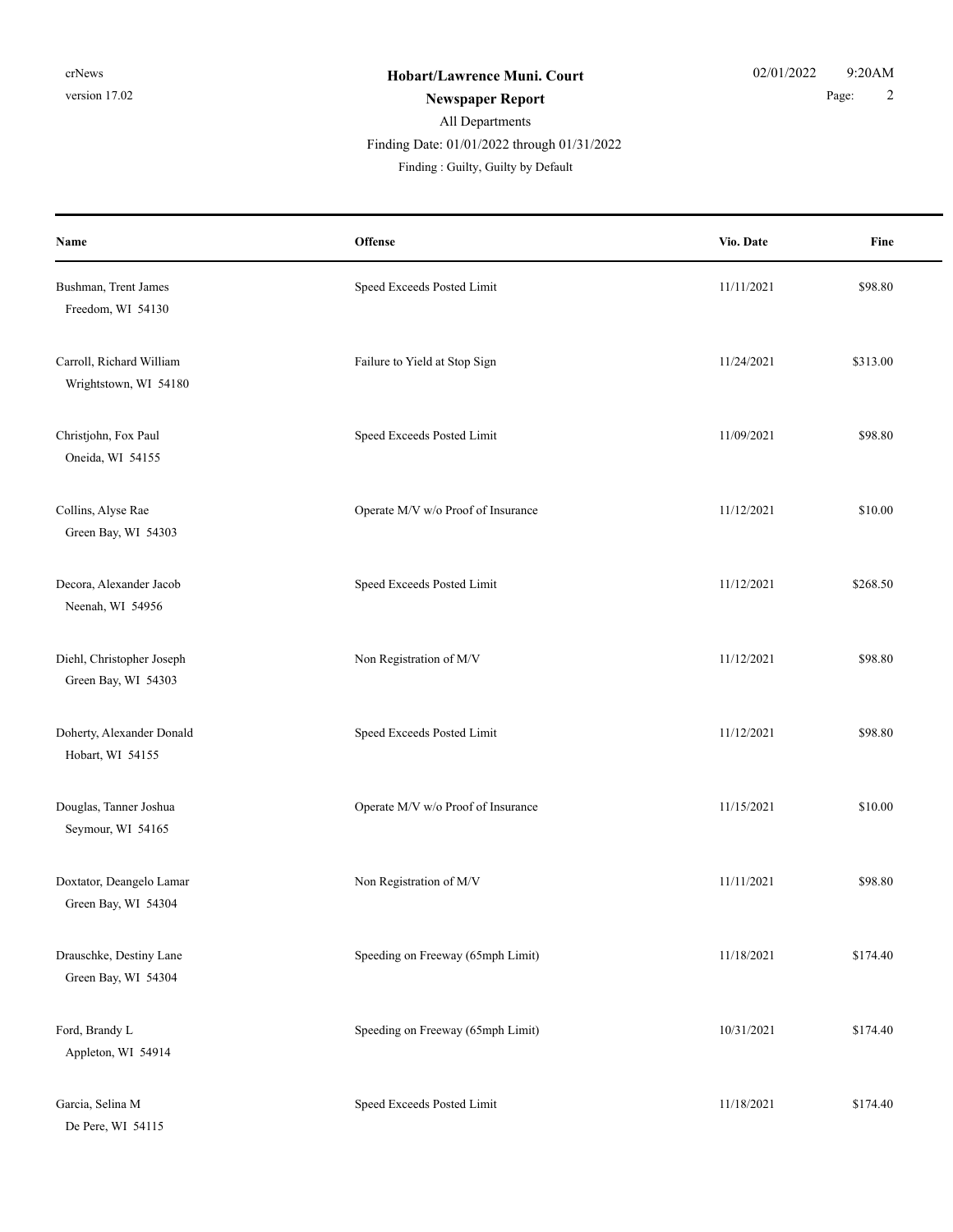# All Departments

Finding Date: 01/01/2022 through 01/31/2022

Finding : Guilty, Guilty by Default

| Name                                                | Offense                                     | Vio. Date  | Fine     |
|-----------------------------------------------------|---------------------------------------------|------------|----------|
| Gonnering, David E<br>De Pere, WI 54115             | Failure to Stop                             | 11/15/2021 | \$98.80  |
| Gonzalez, Tyler Joseph<br>Sheboygan Falls, WI 53085 | Speed Exceeds Posted Limit                  | 11/23/2021 | \$98.80  |
| Hackett, Rufus G<br>Green Bay, WI 54302             | Operating While Suspended                   | 11/01/2021 | \$124.00 |
| Heemstra, Tadd Michael<br>Green Bay, WI 54304       | Speed Exceeds Posted Limit                  | 11/02/2021 | \$149.20 |
| Hekenberger, Michael Francis<br>Oneida, WI 54155    | Unreasonable/Imprudent Speed and FVC        | 11/20/2021 | \$111.40 |
| Herrick, Zachary Daniel Cross<br>De Pere, WI 54115  | Operate M/V After Reg Susp                  | 12/07/2021 | \$98.80  |
| Jabari, Imala Moksha<br>Pulaski, WI 54162           | Vehicle Operatior Failure to Wear Seat Belt | 11/23/2021 | \$10.00  |
| Jaime, Leslie Marie<br>Oneida, WI 54155             | Operate M/V w/o Insurance                   | 11/03/2021 | \$124.00 |
| Johnson, Cynthia C<br>Gurnee, IL 60031              | Speeding on Freeway (65mph Limit)           | 10/31/2021 | \$174.40 |
| Knox, Tanaya S<br>Seymour, WI 54165                 | Possession of THC                           | 11/02/2021 | \$313.00 |
| Kolocheski, Matthew Brady<br>Seymour, WI 54165      | Open Intoxicants in M/V - Driver            | 11/23/2021 | \$187.00 |
| Lapage, Cortney Lynn<br>Appleton, WI 54915          | Operate M/V w/o Insurance                   | 11/14/2021 | \$124.00 |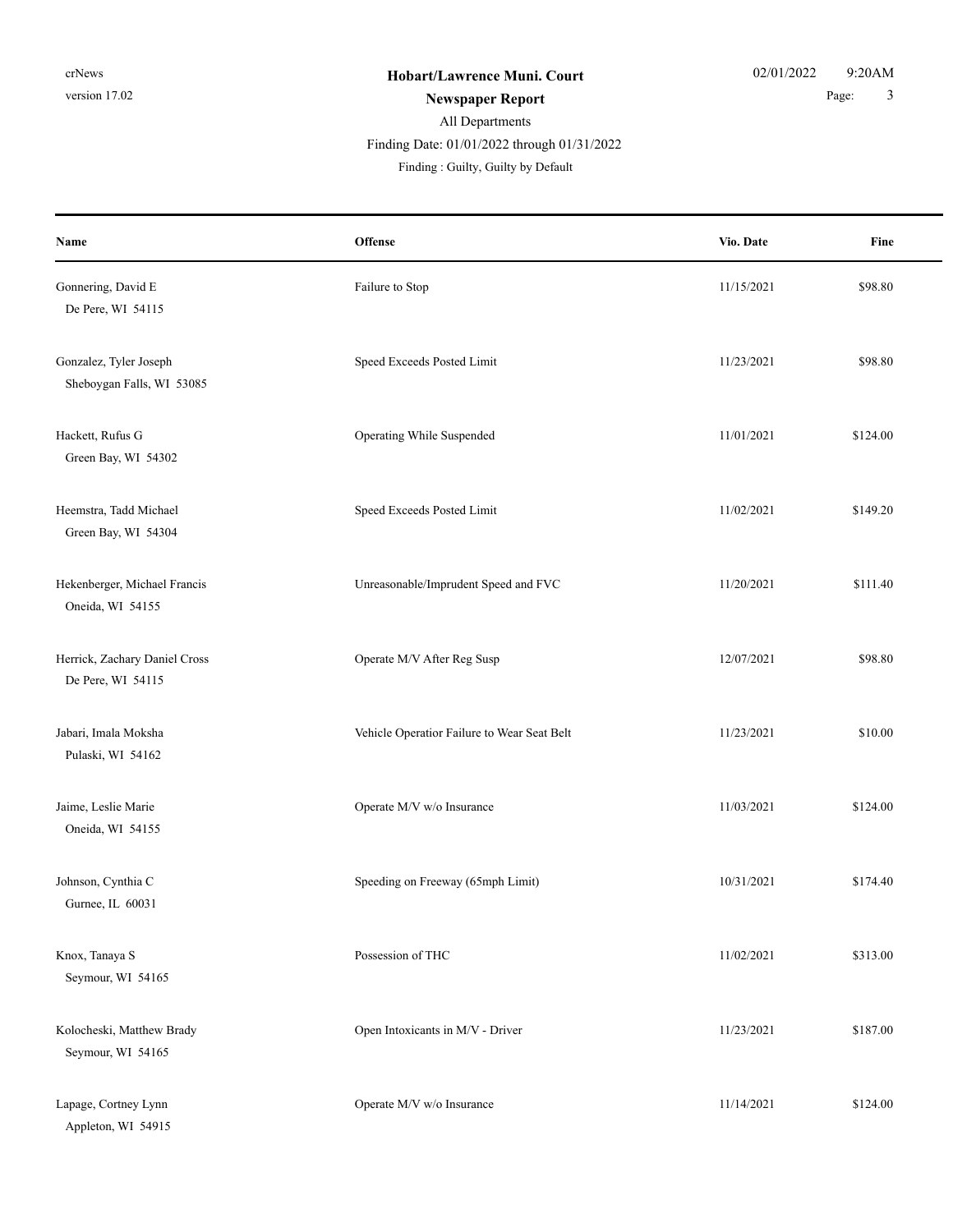## All Departments Finding : Guilty, Guilty by Default Finding Date: 01/01/2022 through 01/31/2022

**Offense** Fine **Name Vio. Date** Lapage, Cortney Lynn **Automobile Following Too Closely** 11/14/2021 \$124.00 Appleton, WI 54915 Lax, Emily Jane Speed Exceeds Posted Limit 11/09/2021 \$98.80 De Pere, WI 54115 Limburg, Mitchell David Speed Exceeds Posted Limit 11/10/2021 \$98.80 Allouez, WI 54301 Lopez Lopez, Lazaro **Operate w/o Valid License** 11/27/2021 \$124.00 Green Bay, WI 54301 Lopez Lopez, Lazaro S136.60 Green Bay, WI 54301 Lyons, Kalisa Helema **Samua Constanting While Suspended** 11/13/2021 \$124.00 Green Bay, WI 54304 Marbes, Zachary Joseph Vent/Side Window Excessive Tinting 11/10/2021 \$98.80 Green Bay, WI 54304 Marbes, Zachary Joseph Speed Exceeds Posted Limit 11/10/2021 \$149.20 Green Bay, WI 54304 Martens, Adam Jon Speed Exceeds Posted Limit 11/09/2021 \$124.00 Oconto, WI 54153 Mcarthur, Virginia Rose **Deviating Designated Lane** 11/12/2021 \$98.80 Ashwaubenon, WI 54313 Mcarthur, Virginia Rose **Possession of THC** 11/12/2021 \$313.00 Ashwaubenon, WI 54313 Mckeefry, Mariah Diane Speed Exceeds Posted Limit 11/15/2021 \$124.00 Green Bay, WI 54302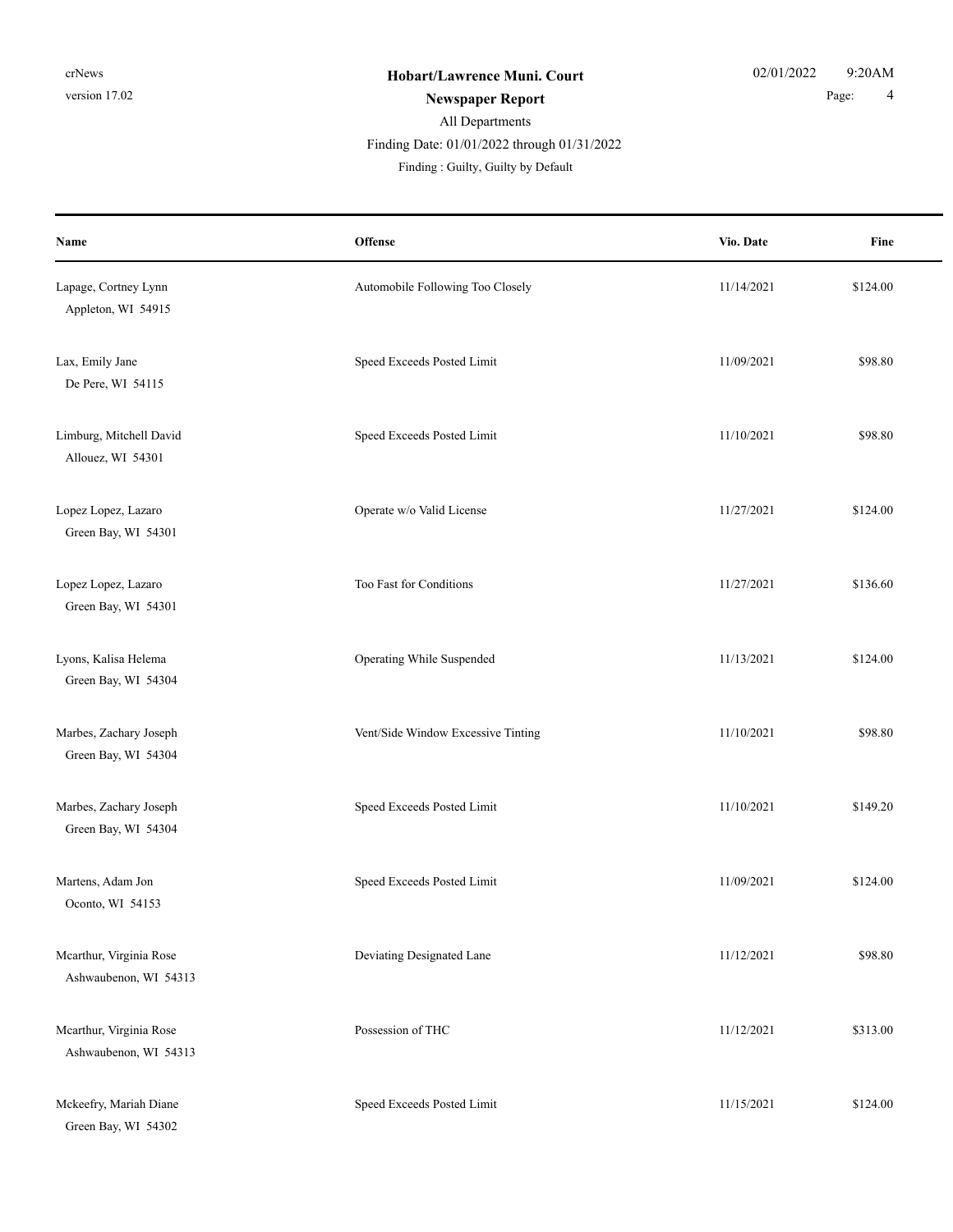Hobart, WI 54115

#### All Departments **Newspaper Report** 5 Finding : Guilty, Guilty by Default Finding Date: 01/01/2022 through 01/31/2022

**Offense** Fine **Name Vio. Date** Mumme, Timothy James Too Fast for Conditions Too Fast for Conditions 11/14/2021 \$136.60 Green Bay, WI 54313 Nackers, Heidi Lynn Speed Exceeds Posted Limit 11/28/2021 \$98.80 Appleton, WI 54915 Neau, William Dale **Automobile Following Too Closely** 11/14/2021 \$124.00 Oshkosh, WI 54901 Ortiz Contreras, Miguel A Speeding on Freeway (65mph Limit) 11/18/2021 \$174.40 Kewaunee, WI 54216 Padula, Wyntr R Speed Exceeds Posted Limit 11/16/2021 \$218.50 Oneida, WI 54155 Paul, Scott John Spill Loads of WAst/Foreign Matter on Highway 12/06/2021 \$124.00 Luxemburg, WI 54217 Pigeon, Barry John Speed Exceeds Posted Limit 11/10/2021 \$98.80 De Pere, WI 54115 Polanco, Christopher Michael Operate M/V w/o Proof of Insurance 11/23/2021 \$10.00 Seymour, WI 54165 Prosser, Theodore R **Inattentive Driving** 11/24/2021 \$111.40 Hobart, WI 54155 Quello, Josh Richard Speeding on Freeway (65mph Limit) 11/18/2021 \$124.00 Hobart, WI 54155 Ravey, Bradley G Speed Exceeds Posted Limit 11/08/2021 \$98.80 Green Bay, WI 54303 Robertson, Dale Lee Speed Exceeds Posted Limit 11/16/2021 \$124.00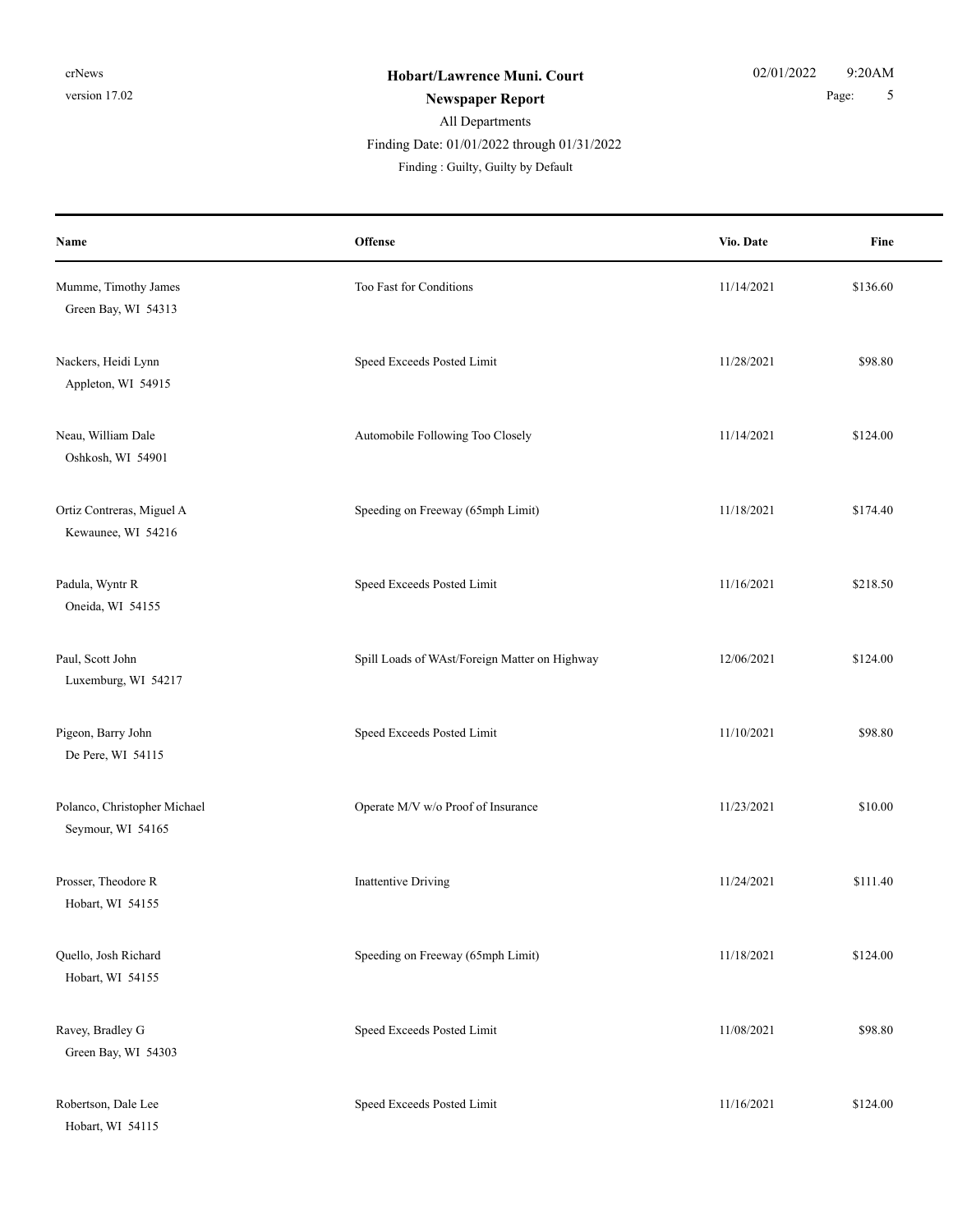## All Departments Finding : Guilty, Guilty by Default Finding Date: 01/01/2022 through 01/31/2022

| Name                                              | <b>Offense</b>                              | Vio. Date  | Fine     |
|---------------------------------------------------|---------------------------------------------|------------|----------|
| Roubal, Michelle Louise<br>Black Creek, WI 54106  | Speed Exceeds Posted Limit                  | 11/16/2021 | \$98.80  |
| Rutues, Reginald<br>De Pere, WI 54115             | Operate M/V After Reg Susp                  | 10/18/2021 | \$98.80  |
| Schwartz, Joshua Alexander<br>Green Bay, WI 54303 | Unreasonable/Imprudent Speed and FVC        | 11/18/2021 | \$136.60 |
| Scott, Rezhun Essex Lee<br>Green Bay, WI 54304    | Operate w/o Valid License                   | 11/18/2021 | \$124.00 |
| Scott, Rezhun Essex Lee<br>Green Bay, WI 54304    | Speeding on Freeway (65mph Limit)           | 11/18/2021 | \$250.00 |
| Silva, Shadaiah Stephanie<br>Green Bay, WI 54313  | Speed Exceeds Posted Limit                  | 11/08/2021 | \$98.80  |
| Sommers, Sonya Dawn<br>De Pere, WI 54115          | Speed Exceeds Posted Limit                  | 11/23/2021 | \$98.80  |
| Spates, Tyreece Bradley<br>Bonduel, WI 54107      | Vehicle Operatior Failure to Wear Seat Belt | 11/09/2021 | \$10.00  |
| Spates, Tyreece Bradley<br>Bonduel, WI 54107      | Operate M/V w/o Proof of Insurance          | 11/09/2021 | \$10.00  |
| Stevens, Seagram Corby<br>Oneida, WI 54155        | Vicious Animals Prohibited                  | 11/19/2021 | \$124.00 |
| Stevens, Seagram Corby<br>Oneida, WI 54155        | Animals Not to Run at Large                 | 11/19/2021 | \$124.00 |
| Strong, Tyler James<br>Seymour, WI 54165          | Operate M/V w/o Insurance                   | 11/24/2021 | \$124.00 |